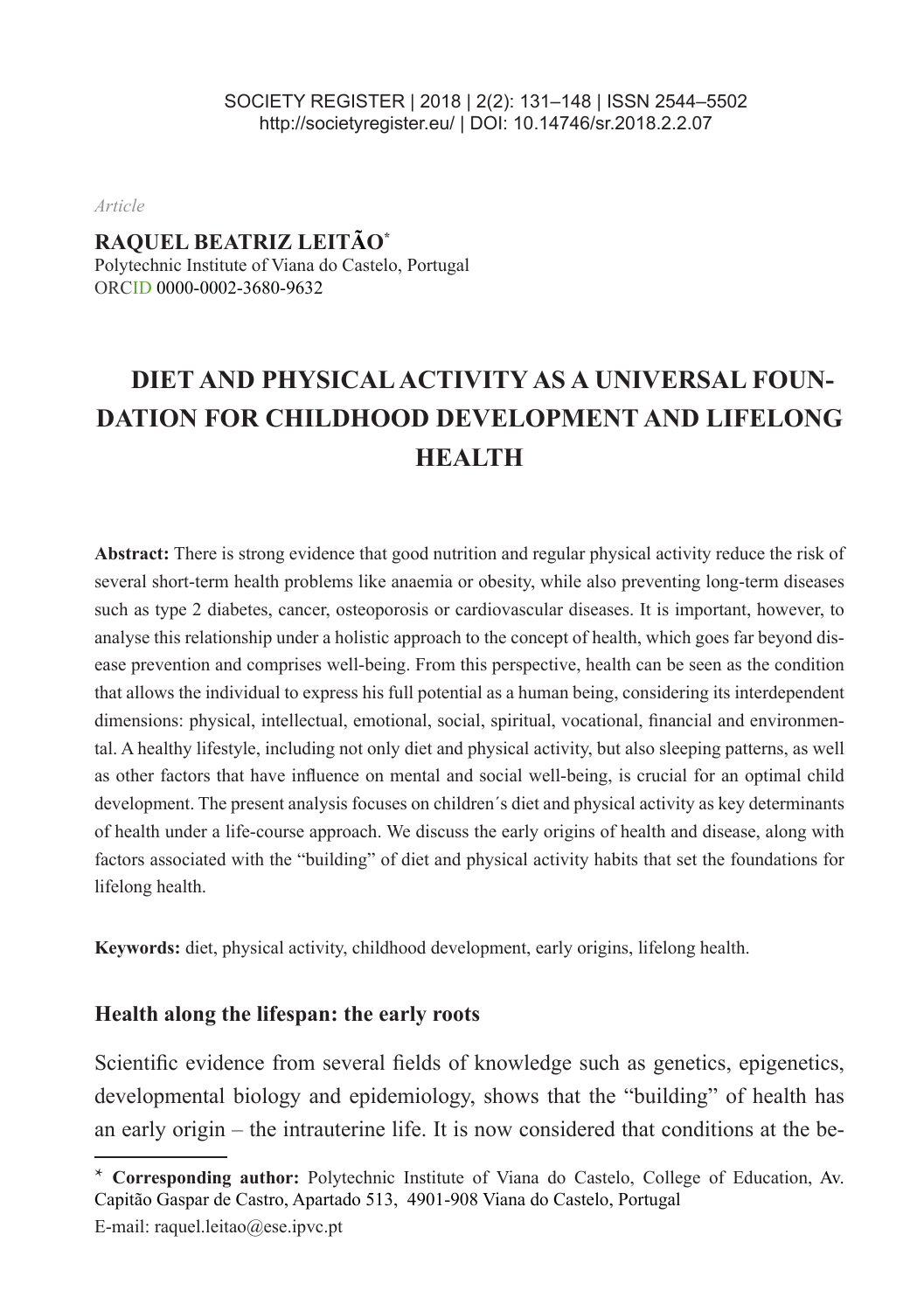ginning of development, early *in utero*, may affect the physiology of an organism, which will influence the susceptibility to diseases that may manifest in the long term (Ellison 2010). This relationship was first proposed as the *Foetal Origin Hypothesis* (Barker 1995). Now it is conceptualized as the *Developmental Programming Hypothesis*, which is based on the postulation that environmental influences during critical periods of developmental plasticity may have lifelong effects on the health and well-being of the descendants (Vickers 2014). Epigenetics has become increasingly accepted as the underlying gene-environment mechanism for developmental programming. Although continuously evolving due to different interests and insights (Greally 2018), the term epigenetics (derived from the Greek prefix "epi," meaning "above" or "beyond") is attributed to Conrad Waddington (1905-75) who in 1942 used it to describe the "bridge" between the genotype and the phenotype during development (Heard and Martienssen 2014). As a relatively recent field in biology, epigenetics refers to how environmental early-life influences affect gene expression, and ultimately, growth, development, and disease risk, without modifying the underlying DNA sequence (Rhee, Phelan and McCaffery 2012).

Nutritional unbalance, endocrine disrupting chemicals (EDCs) exposure, or stress, are among the perinatal factors that might influence the developmental programming and, subsequently, the trajectory of the foetus/offspring (Padmanabhan, Cardoso and Puttabyatappa 2016). During this period, nutrition and dietary factors have received particular attention from researchers, with obesity being one of the most studied diseases in the field of nutritional epigenetics. As suggested by accumulating evidence, early-life nutritional environment, including the one *in utero*, could modify the predisposition to obesity and metabolic dysfunction in later life through mechanisms affecting the systems that regulate energy balance (Reynolds et al. 2018). The *Healthy Start Study,* carried out with a pre-birth cohort of 826 women, showed that weight gain during pregnancy, regardless of the pre-gestational BMI of the mother, is directly related to the child's adiposity at birth (Starling et al. 2015). In line with other studies, these results support the above-mentioned link, at the same time that highlight the importance of the mother's dietary habits and nutritional status during pregnancy in order to promote a normal birth weight. Not only high birth weight new-borns may be at increased risk of developing obesity (Kang et al. 2018) but also low birth weight ones (Jornayvaz et al. 2016), although this last association is not as consistently described in the literature as the first (Schellong et al. 2012).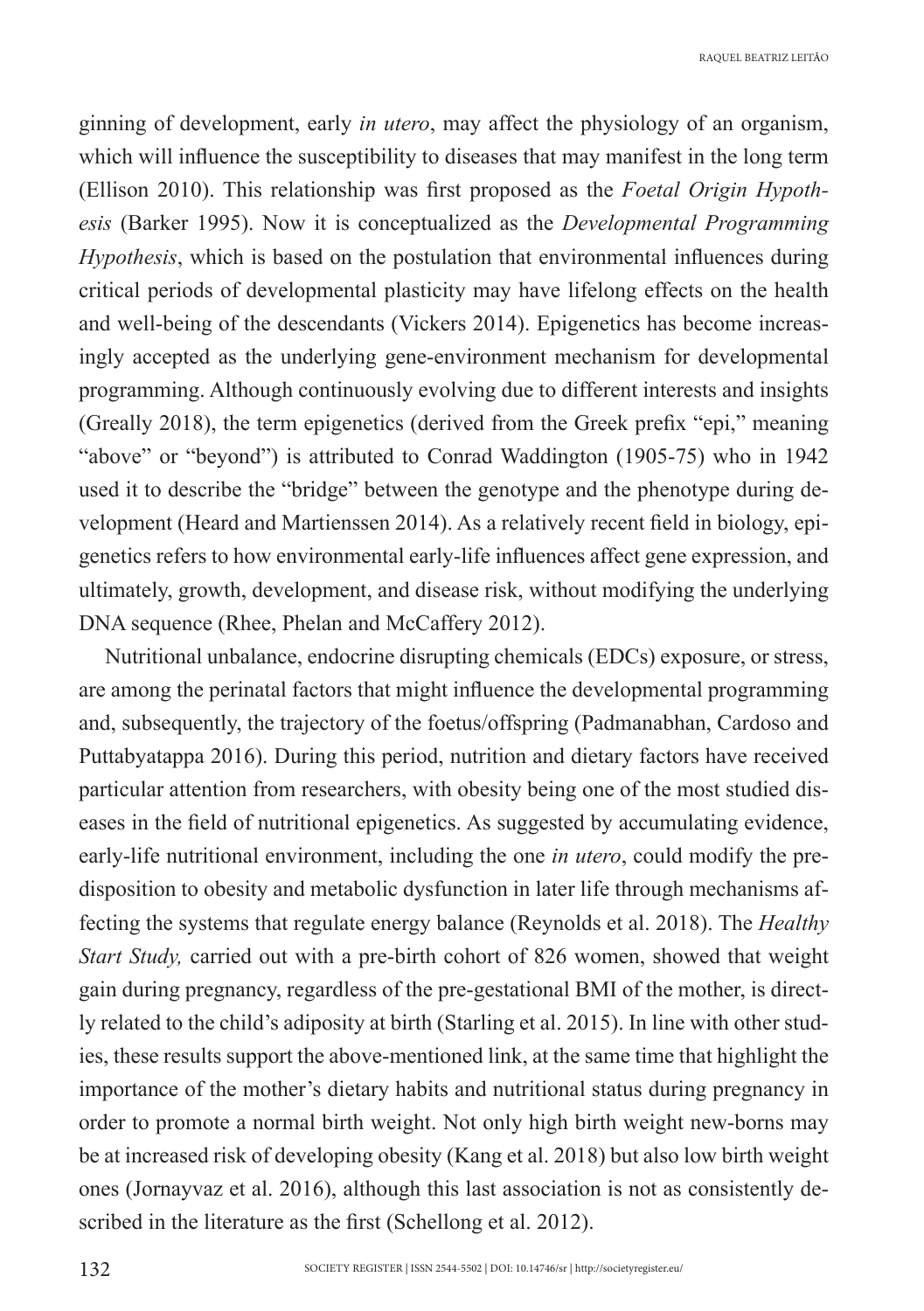## **Breastfeeding and complementary feeding as proximal/distant health determinants**

Breastfeeding is undoubtedly one of the most important building blocks for children's health and development. As demonstrated in numerous studies, the benefits of this natural act are vast, extend throughout the life course, and have unequalled biological and emotional repercussions on the health of both child and mother. The various levels at which the effects of breastfeeding are observed include growth over the first year of life, neuro-cognitive development, academic performance and prevention of multiple diseases. Regarding the latter, obesity stands out again. Infants who are breastfed, compared to formula-fed infants, have a 20% reduction in the likelihood of being obese at school age. One of the possible explanations for this association may be that infant formulas induce a higher rate of weight gain in the first months of life, which in turn increases the risk of obesity during childhood (Koletzko et al. 2009; Mook-Kanamori et al. 2011; Wang et al. 2016a). In Europe, despite signs of stabilization in the prevalence of childhood obesity observed in some countries, this is still a major health and societal problem (Miqueleiz, Lostao and Regidor 2016; Rokholm, Baker and Sørensen 2010). See, as example, the remaining high prevalence of overweight (30.7%) and obesity (11.7%) in Portuguese children, though a decreasing trend from 2008 to 2016, based on data collection from the *COSI Portugal* 4th round, have been reported (WHO 2018a).

Beyond being the ideal source of nutrients, human milk has also a crucial role in creating and modelling the infant gastrointestinal microbiota. Several studies indicate that microbiota, particularly gut microbiota, is a driver for health, having a key role in metabolism, immunity, digestive function and nervous system. As such, breastfeeding also contributes for the prevention of allergies, autoimmunity disorders, and metabolic syndrome, diseases known to be related with dysbiosis (Castanys-Munoz, Martin and Vazquez 2016; Davis, Wang and Donovan 2017; Tanaka and Nakayama 2017; Toscano et al. 2017).

The potential link between breastfeeding and educational outcomes has been under the focus of researchers around the world. In a study conducted in the UK (n=5489), a good academic performance level at age 5 was more likely to be achieved by children who had been breastfed for up to 2 months than by those who were not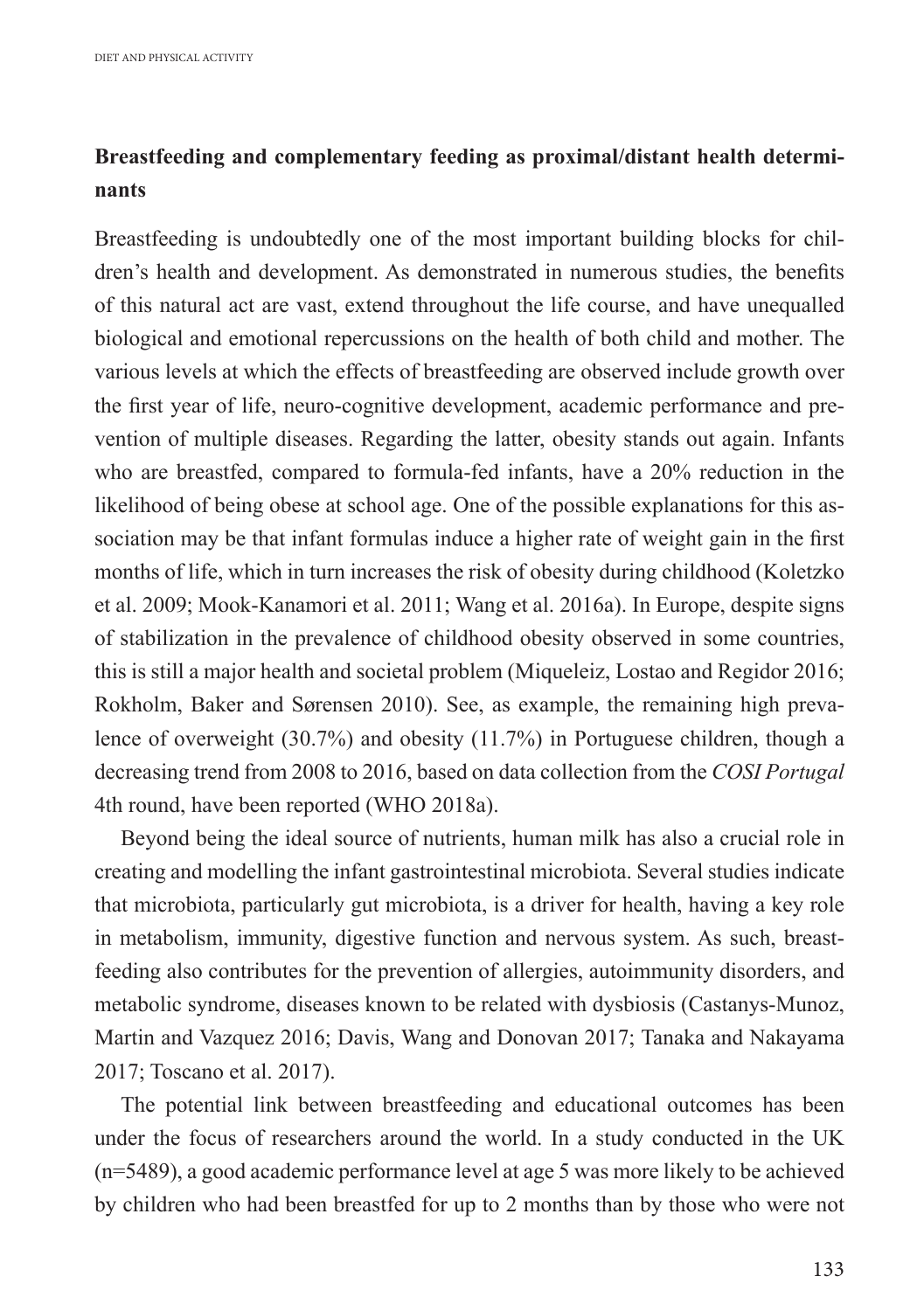breastfed (Heikkila et al. 2014). Duration of breastfeeding also seem to be important as the observed association was more marked in children breastfed for 2-4 months and in those breastfed for longer than 4 months. Similar results have been found for children assessed in later ages and in adolescents, with possible gender-related differences yet to be clarified (Nandi, Lutter and Laxminarayan 2017; Oddy et al. 2011). A recent systematic review and meta-analysis reinforces previous evidence, revealing that breastfeeding is related to improved performance in intelligence tests among young people (Horta, Loret de Mola and Victora 2015). The authors of a study conducted in Brazil examined whether this association would be verified even later in life – adulthood. They not only have found that breastfeeding is associated with both improved performance in intelligence tests 30 years later and increased educational attainment, but with better income in adulthood (Victora et al. 2015).

Complementary feeding, another early childhood key determinant for good nutrition, lays the groundwork for the development of eating behaviour and food preferences (Mameli, Mazzantini and Zuccotti 2016). Despite the genetic basis of food preferences, children learn to eat through familiarization, association, and observation (Birch and Doub 2014; Fildes et al. 2014; Smith et al. 2016; Ulla et al. 2016). Therefore, family dietary habits, along with parenting and feeding approaches, have a decisive role in shaping the home food environment in a way that promotes health. Unfortunately, many childhood eating behaviour and nutrition-related problems have its origin on precisely this environment. Family adherence to healthy traditional diets has been declining in many countries because of profound changes in the food systems. Driven by globalization, trade liberalization and rapid urbanization, this trend parallels that for increasing dietary patterns based on ultra-processed foods. Usually, diets based on this type of foods are low in fibre and nutrient density, as well as high in energy density, sodium, added sugars, processed fats (e.g. hydrogenated fats) and artificial ingredients (Costa Louzada et al. 2015; Kearney 2010; Verger et al. 2018).

#### **The preschool years and beyond: shaping healthy eating habits**

As children's diet become similar to that of their family, and social contexts progressively influence eating behaviour and food intake (Higgs and Thomas 2016), it is plausible to consider that the above-mentioned dietary characteristics already affect children´s nutrition and health in the preschool/school years. Indeed, this is the case.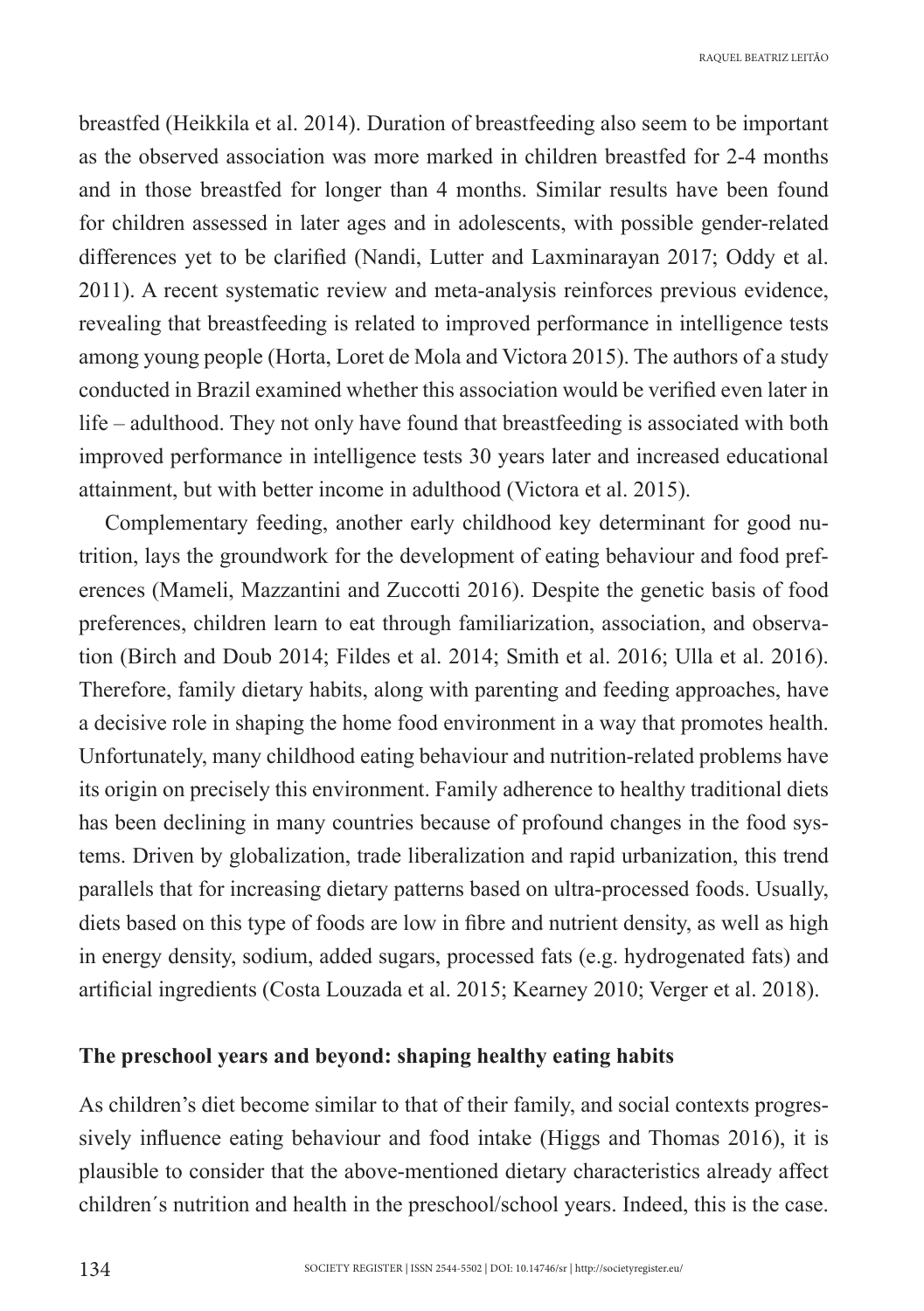Preschool children from most Mediterranean countries of the European Union show low adherence to a Mediterranean-like diet, and a food intake high in sodium and energy density (Pereira-da-Silva, Rêgo and Pietrobelli 2016). Moreover, as concluded by the reffered researchers, the unhealthier diets were associated with high prevalence of overweight and obesity at early ages, lower maternal educational level and parental unemployment. Also in a previous study conducted in U.S.A with 2 to 8 year old children, obesity was associated with high dietary energy density, greater intakes of energy, fat and added sugars, along with low fruits and vegetables consumption (Vernarelli et al. 2011). These results are of particular significance, taking into account the potential tracking of dietary habits (whether healthy or not) from childhood into adolescence, and then into adulthood (Movassagh et al. 2017).

Even foods intended for toddlers are great cause of concern. Like the observations from Canadian researchers (Elliott 2011), most commercial meals, cereal bars, breakfast pastries, snacks and desserts specifically available for toddlers in the United States contain added sugars or have high sodium (Maalouf et al. 2017). The recognition of the negative health consequences from the excessive intake of free sugars has lead the World Health Organization to recommend its limitation to less than 10% of total energy intake, suggesting that a further reduction of the intake of free sugars to below 5% of total energy intake could the associated with health benefits (WHO 2018b).

In addition to efforts for reducing free sugars intake, especially those added by the food industry or the consumer, there has been growing focus on the promotion of fruit and vegetable consumption from an early age. This food group, universally recognized as "healthy", is essential for providing a broad spectrum of nutrients, without which it is not possible to attain an optimal nutritional status during growth and promote health. According to the World Health Organization, a daily intake of fruit and vegetables around 400-600g reduces the risk of cardiovascular diseases, cancer, low cognitive performance and other food-related diseases, as well as prevents micronutrient deficiencies (Rodriguez-Casado 2016). In fact, the latest scientific evidence from clinical and epidemiological research clearly demonstrate the health effects of fruit and vegetables as part of a balanced diet. These effects arise from several nutrients like dietary fibre, which is associated with lower incidence of cardiovascular disease, obesity and type 2 diabetes. Fruit and vegetables are also rich in vitamins, minerals and phytochemicals that function as antioxidants, phytoestro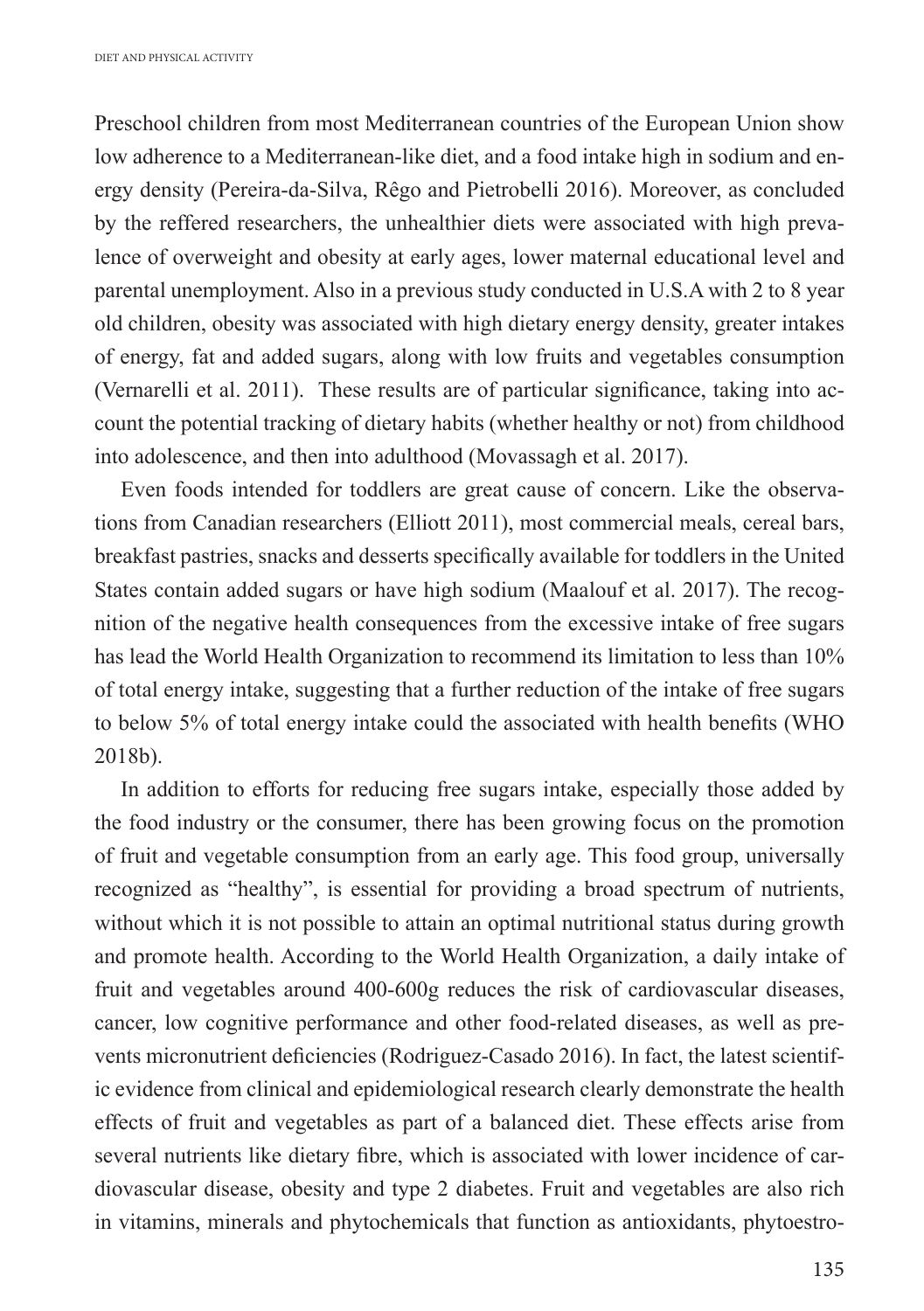gens and anti-inflammatory agents. Together, these nutrients protect against various diseases through several biological mechanisms (Alissa and Ferns 2017; Slavin and Lloyd 2012; Wang et al. 2016b).

"Back to basics" may be an effective way of simultaneously limit the consumption of added sugars and ensure an adequate intake of fruits and vegetables, among other relevant aspects for good nutrition. How to do this? Stopping the loss of healthy and sustainable traditional diets and respective cultural, social and environmental legacy. Examples of these diets, based on fresh, seasonal and local foods, are the Mediterranean, the Nordic or the Japanese diet, for which there is scientific evidence of a correlation with health and disease prevention across the lifespan (Limongi et al. 2017; Olsen et al. 2011; Tada et al. 2011; Yamagishi et al. 2008). By promoting these diets, we avoid losing the knowledge, skills, practices, representations, expressions, places and objects that were created and recreated historically over thousands of years in an intimate relationship between people and nature (Dernini 2011). Thus, beyond the health and environmental benefits, it is important to consider the sociocultural dimension of ancestral diets, which is linked to the identity of each people and sense of belonging.

#### **Physical activity: a vital part of a healthy lifestyle**

Physical activity is a multidimensional behaviour defined as any bodily movement produced by the skeletal muscles that results in energy expenditure, with frequency, intensity, duration and type being its modifiable components (Barisic, Leatherdale and Kreiger 2011; Caspersen, Powell and Christenson 1985). In contrast to physical activity, inactivity occurs when body movement is minimal. In this situation, energy expenditure is close to the resting metabolic rate. Watching television, reading, using the computer or talking on the phone are examples of sedentary activities and, like physical activity, different dimensions such as duration and type can be considered.

Socio-ecological models propose that there is a complex interaction between the factors that influence physical activity, such as the individual behavioural characteristics and skills, the physical and sociocultural environment, as well as demographic, biological, psychological, and cognitive-emotional factors (Cohen, Scribner and Farley 2000; Craggs et al. 2011; Sallis, Prochaska and Taylor 2000). During growth, sex and age appear to explain differences observed in the patterns of physical activity. As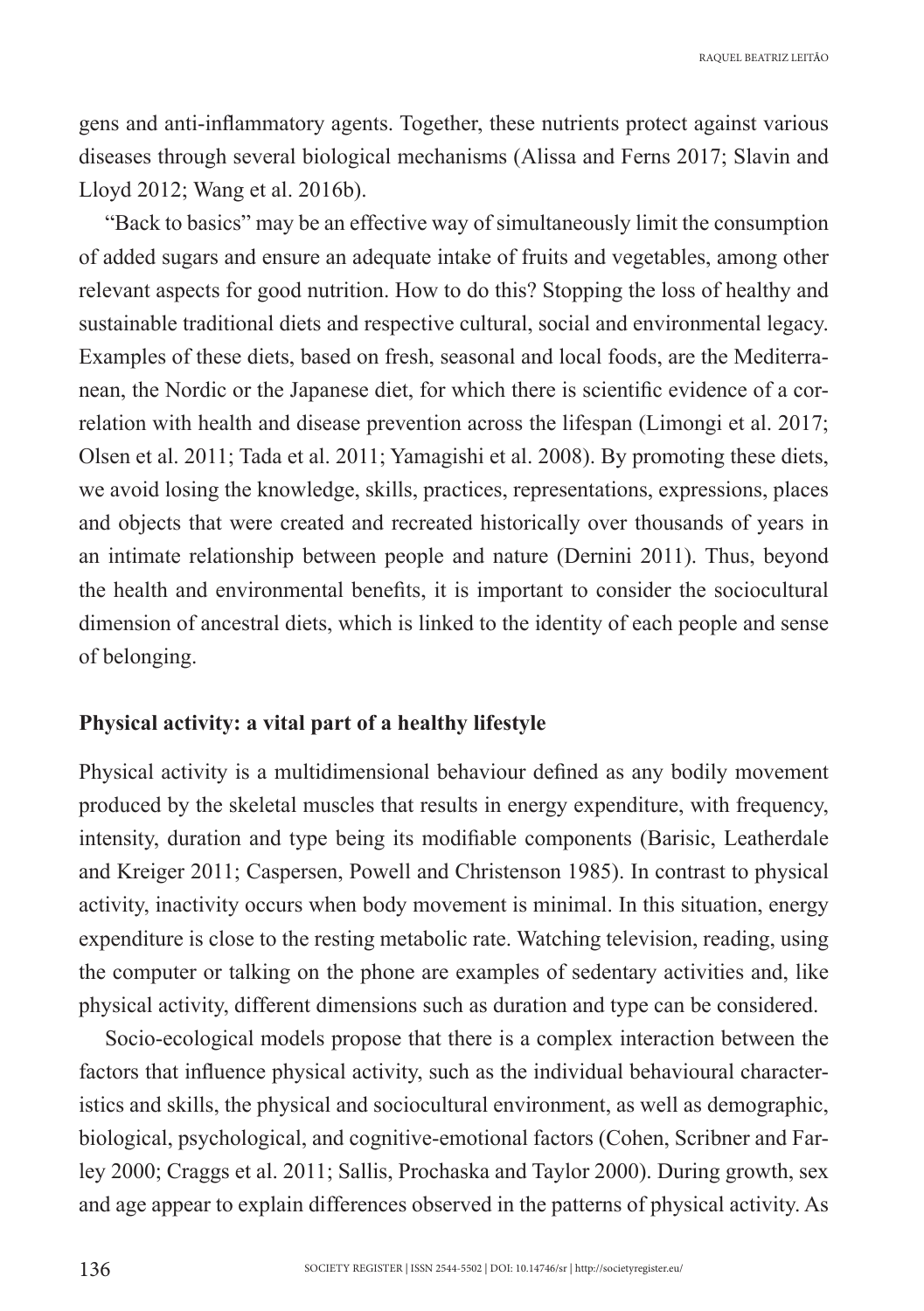described in the literature, boys tend to be more active than girls are (Telford et al. 2016), and children tend to be more active than adolescents are (Dumith et al. 2011; Malina 2001).

#### **Physical activity: broad range of benefits during growth and beyond**

In the last decades, along with changes in dietary pattern there have been reports of an increase in sedentary behaviours among young people from many countries (LaFontaine 2008; Mielgo-Ayuso et al. 2017; Ng and Popkin 2012; Saunders, Chaput and Tremblay 2014). This is a concerning shift since it is widely recognized that physical activity is a key determinant for health and well-being at all ages. In adults, systematic reviews and/or meta-analyses have demonstrated an association between physical activity and the prevention of premature mortality, prevention of several chronic diseases, well-being, healthy aging and, possibly, longevity (Daskalopoulou et al. 2017; Reimers, Knapp and Reimers 2012; Stewart, Benatar and Maddison 2015; Warburton and Bredin 2017). Physically active children and adolescents also have important biological and psychosocial benefits. Even modest amounts of physical activity can have health benefits in high-risk youngsters, as for example, obese children (Janssen and LeBlanc 2010). In general, positive effects on body composition, health and well-being should occur if school-age children perform 60 minutes/day or more of moderate-to-vigorous intensity activities with a common denominator: developmentally appropriate, enjoyable and diversified (Strong et al. 2005).

These characteristics call immediate attention to something as spontaneous and important to children as play, particularly free (unstructured) play. While playing in different environments children develop much more than motor skills or fitness. Play contributes to children´s development of learning, creativity, imagination, problem solving, as well as cognitive, emotional and social skills (Ginsburg 2007; Moreno 2016). This is fundamental for a harmonious development of the child, which in turn will set the foundations for health, well-being and personal achievement. As suggested by Burdette and Whitaker (2005), in order to promote movement at early ages, the term "play" should be used instead of "physical activity," "exercise," or "sports," because young children have particular ways of being physically active, that differ from older children and adolescents.

Sport is one type of leisure-time regular participation in physical activity that is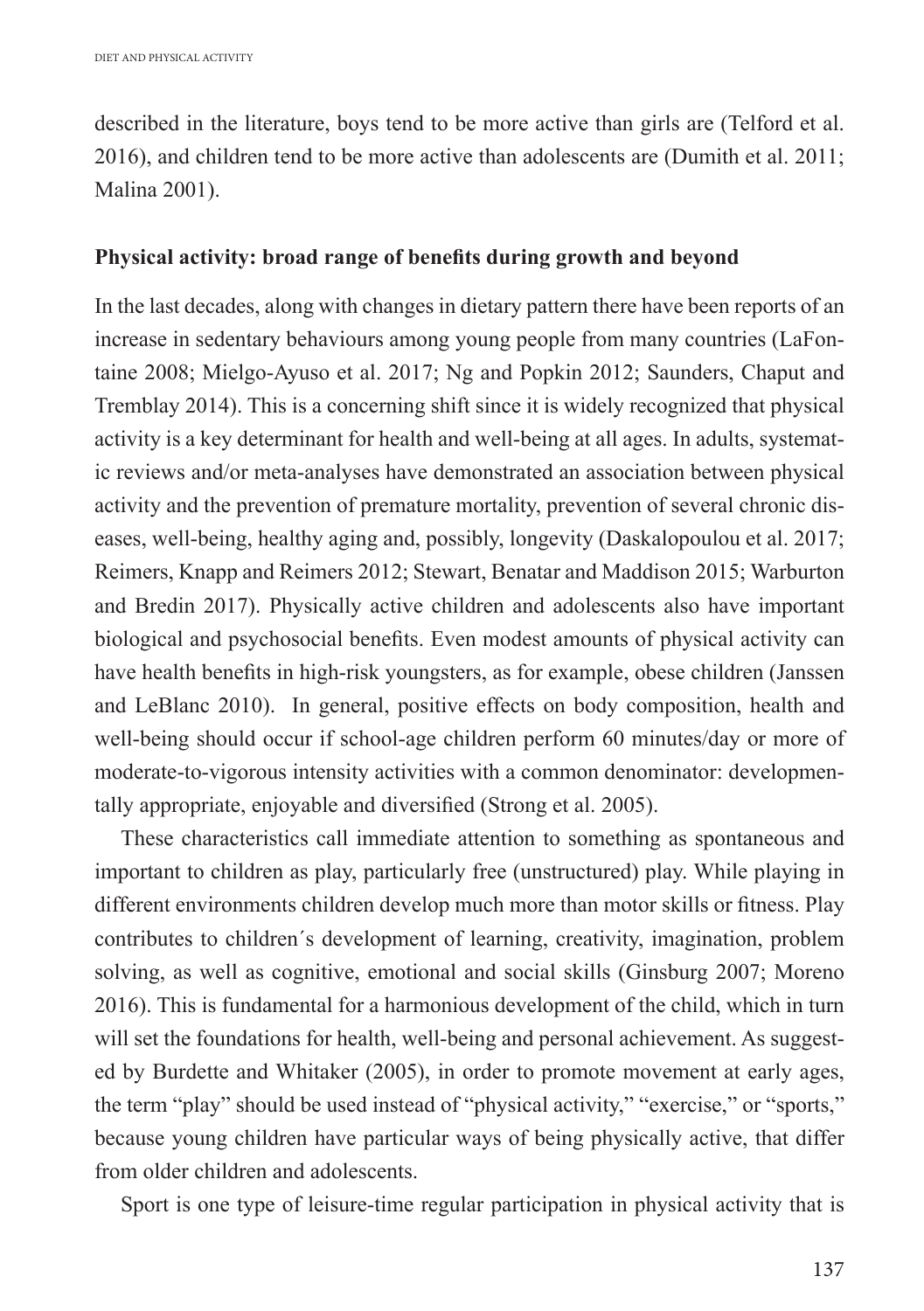known to have positive effects on health, education and behaviour. Although the physical health benefits are those more consistently demonstrated in literature, there has been growing interest in the potential impact on the mental and social components of health (Felfe, Lechner and Steinmayr 2016). In fact, results from a systematic review indicate that participation in sport has many different positive psychological and social health outcomes in children and adolescents, with improved self-esteem and social interaction the most commonly observed, followed by fewer depressive symptoms (Eime et al. 2013). From a life course point of view, understanding the tracking of physical activity across childhood, and into adolescence and adulthood, is very important. Several studies suggest that being physically active during growth, including through sports, increases the likelihood of having a more active lifestyle in adulthood (Aarnio et al. 2002; Makela et al. 2017; Tammelin et al. 2003). Perceived sports competency (in females), cardiorespiratory fitness, playing sport outside school and having active fathers in childhood and adolescence have been identified as the factors positively associated with the persistence of physical activity during the transition period from adolescence to adulthood (Jose et al. 2011).

#### **Physical Activity and Nutrition: the interplay**

Physical activity and nutrition are interrelated health determinants. Their interaction regarding health and disease is complex and mediated through several mechanisms. Such an example can be seen in the regulation of appetite and subsequently in obesity prevention or treatment. Contrary to what many might believe, because of an increased appetite sensitivity, regular physical activity improves food intake and energy balance regulation (Perry and Wang 2012). Additionally, physical inactivity triggers overconsumption and appetite dysregulation, which in turn might result in increased adiposity (Hopkins and Blundell 2016). Nevertheless, neither the biological mechanism underlying these associations nor the inter-individual variations observed are yet well understood. From a public health point of view, interventions aimed at improving the food and physical activity environment might have advantages if based on integrated rather than isolated approaches (Economos et al. 2015). Some nutritional education tools have been modified precisely with this propose. The *Mediterranean Diet Pyramid*, in addition to food/nutrition information, now includes a symbol representing the importance of regular physical activity. As stated by its authors, the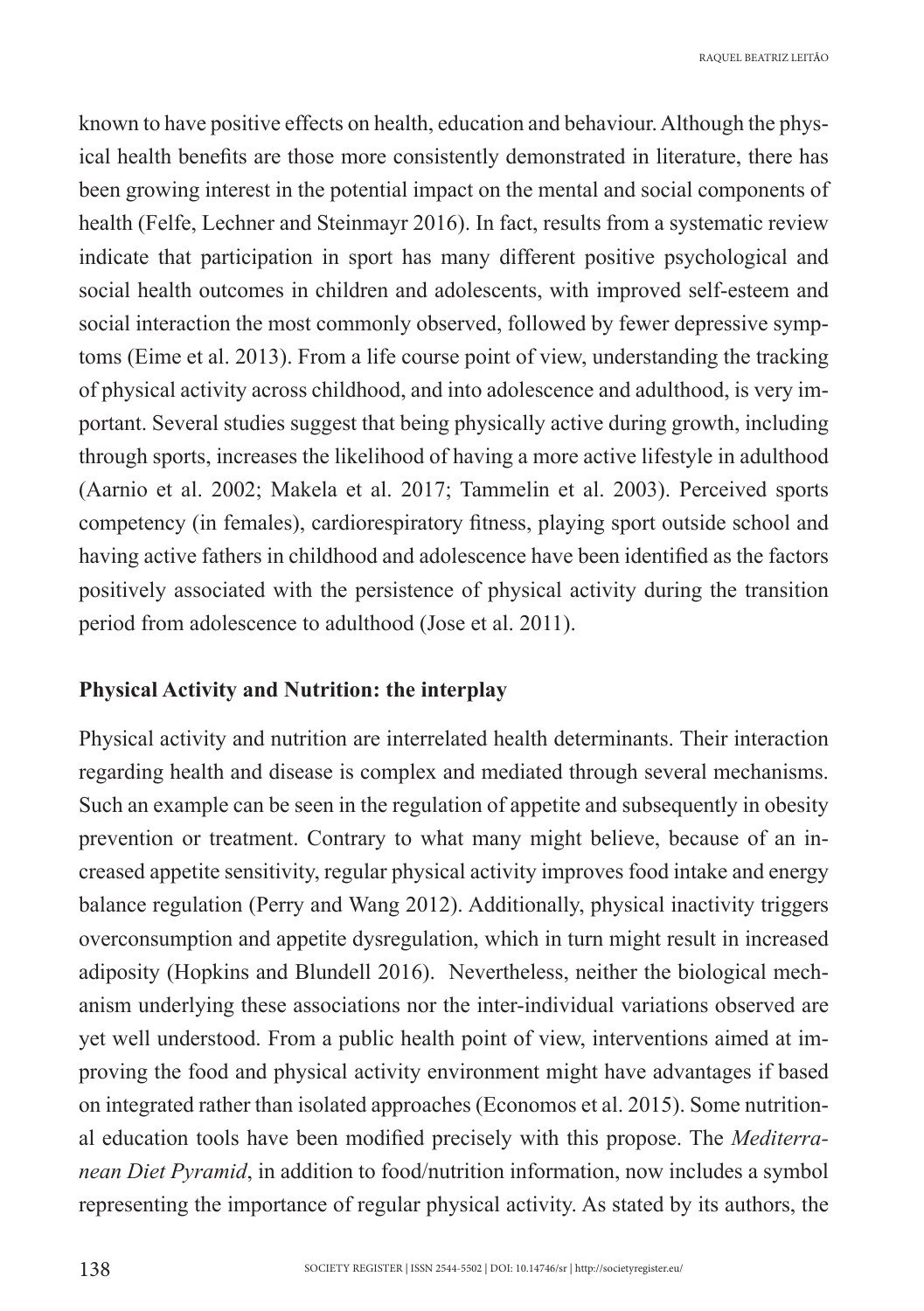new graphics reflect not only the updated dietary recommendations, but the lifestyle, sociocultural, environmental and health challenges posed to the Mediterranean populations (Bach-Faig et al. 2011).

### **Conclusion**

Eating is much more than simply providing nutrients for body functions. Physical activity goes far beyond the movement *per se* or the biological needs of the body. Both are complex behaviours involving the influence of multiple factors interacting at biological, physical and social environmental level, as well as policy level. Although nutrition and physical activity are consensually recognized as major determinants of health, ultra-processed based-dietary patterns and sedentary activities have increased in many countries. Findings from epigenetic studies make evident that the foundations for an optimal development and life-long health are set at early ages, even from the intrauterine life. In turn, this will lay the ground for developing the capacities and abilities that citizens need to have productive lives and to contribute to the prosperity of societies. Therefore, health education, physical education, nutrition literacy and primary health care need to be improved in order to foster healthy lifestyles across all age spectrum. Likewise, policies and regulations on food systems, environmental protection, urban planning, transport, trade, advertising or early care must be rethought under a life course perspective of health. Ultimately, these investments should help shape the "environments" so that the heathiest choices become the easiest ones.

#### **REFERENCES**

- Aarnio, Markku, Torsten Winter, Juha Peltonen, Urho Kujala, and Jaakko Kaprio. 2002. "Stability of leisure-time physical activity during adolescence: a longitudinal study among 16-, 17- and 18-year-old Finnish youth." *Scand J Med Sci Sports* 12(3):179-85.
- Alissa, Eman M. and Gordan Ferns. 2017. "Dietary fruits and vegetables and cardiovascular diseases risk." *Crit Rev Food Sci Nutr* 57(9):1950-62.
- Bach-Faig, Anna, Elliot M. Berry, Denis Lairon, Joan Reguant, Antonia Trichopoulou, Sandro Dernini, F. Xavier Medina, Maurizio Battino, Rekia Belahsen,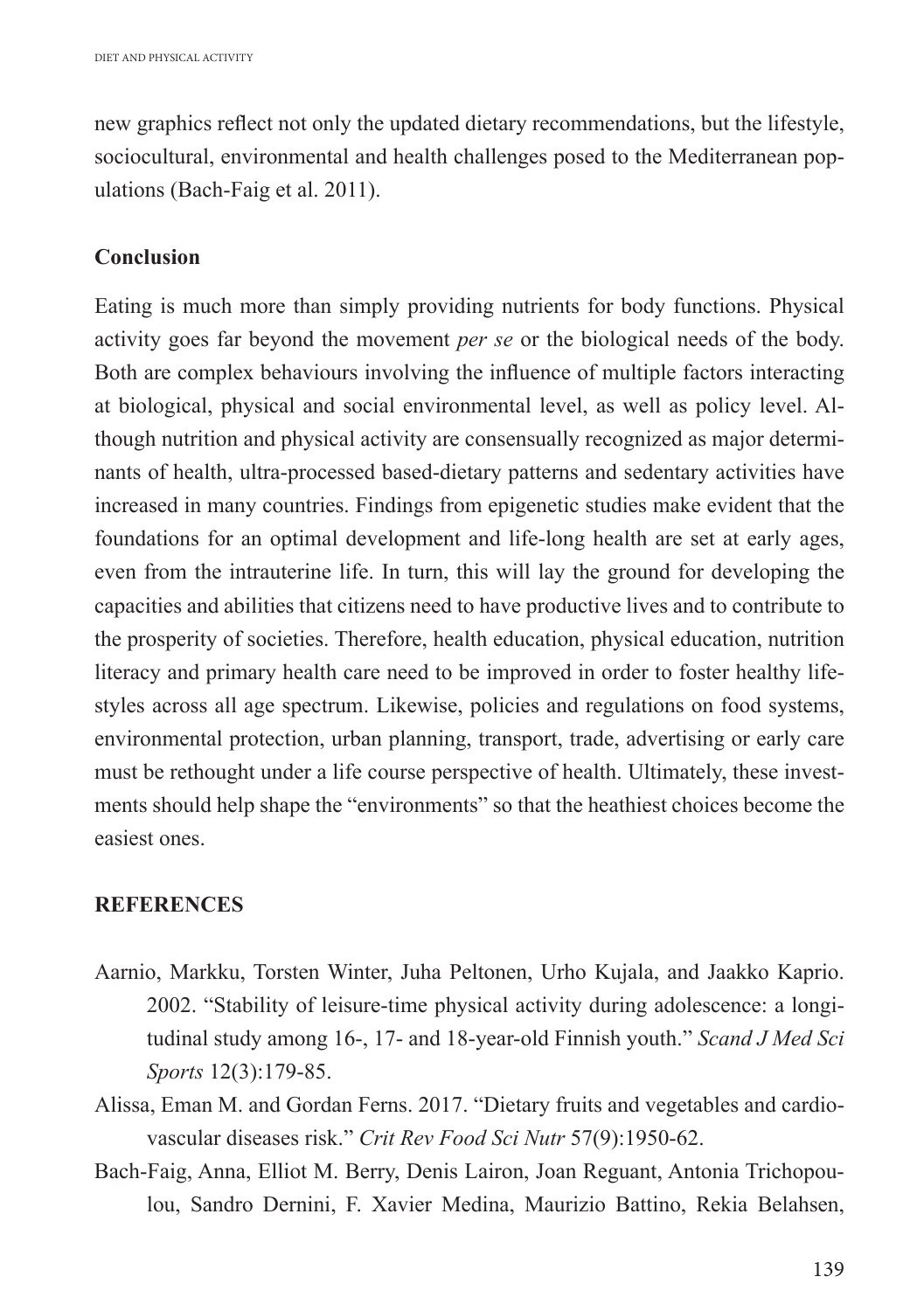Gemma Miranda, and Lluís Serra-Majem. 2011. "Mediterranean diet pyramid today. Science and cultural updates." *Public Health Nutr* 14(12A):2274-84.

- Barisic, Andriana, Scott Leatherdale, and Nancy Kreiger. 2011. "Importance of frequency, intensity, time and type (FITT) in physical activity assessment for epidemiological research." *Can J Public Health* 102(3):174-5.
- Barker, David J. 1995. "The fetal and infant origins of disease." *Eur J Clin Invest* 25(7):457-63.
- Birch, Lean L. and Allison Doub. 2014. "Learning to eat: birth to age 2 y." *Am J Clin Nutr* 99(3). Retrieved June 25, 2018 (https://www.ncbi. nlm.nih.gov/pubmed/24452235).
- Burdette, Hillary L. and Robert Whitaker. 2005. "Resurrecting free play in young children: Looking beyond fitness and fatness to attention, affiliation, and affect." *Archives of Pediatrics & Adolescent Medicine* 159(1):46-50.
- Caspersen, Carl, Kenneth Powell, and Gregory Christenson. 1985. "Physical activity, exercise, and physical fitness: definitions and distinctions for health-related research." *Public Health Reports* 100(2):126-31.
- Castanys-Munõz, Ester, Maria Martin, and Enrique Vázquez. 2016. "Building a Beneficial Microbiome from Birth." *Adv Nutr* 7(2):323-30.
- Cohen, Deborah A., Richard A. Scribner, and Thomas A. Farley. 2000. "A Structural Model of Health Behavior: A Pragmatic Approach to Explain and Influence Health Behaviors at the Population Level." *Preventive Medicine* 30(2):146-54.
- Costa Louzada, Maria, Ana Martins, Daniela Canella, Larissa Baraldi, Renata Levy, Rafael Claro, Jean-Claude Moubarac, Geoffrey Cannon, and Carlos Monteiro. 2015. "Ultra-processed foods and the nutritional dietary profile in Brazil." *Rev Saúde Pública* 49(38):10. Retrieved June 26, 2018 (http://dx.doi.org/10.1590/ S0034-8910.2015049006132)
- Craggs, Christopher, Kirsten Corder, Esther van Sluijs, and Simon Griffin. 2011. "Determinants of change in physical activity in children and adolescents: a systematic review." *Am J Prev Med* 40(6):645-58.
- Daskalopoulou, Christina, Brendon Stubbs, Carolina Kralj, Artemis Koukounari, Martin Prince, and A. Matthew Prina. 2017. "Physical activity and healthy ageing: A systematic review and meta-analysis of longitudinal cohort studies." *Ageing Research Reviews* 38:6-17.
- Davis, Erin C., Mei Wang, and Sharon M. Donovan. 2017. "The role of early life nu-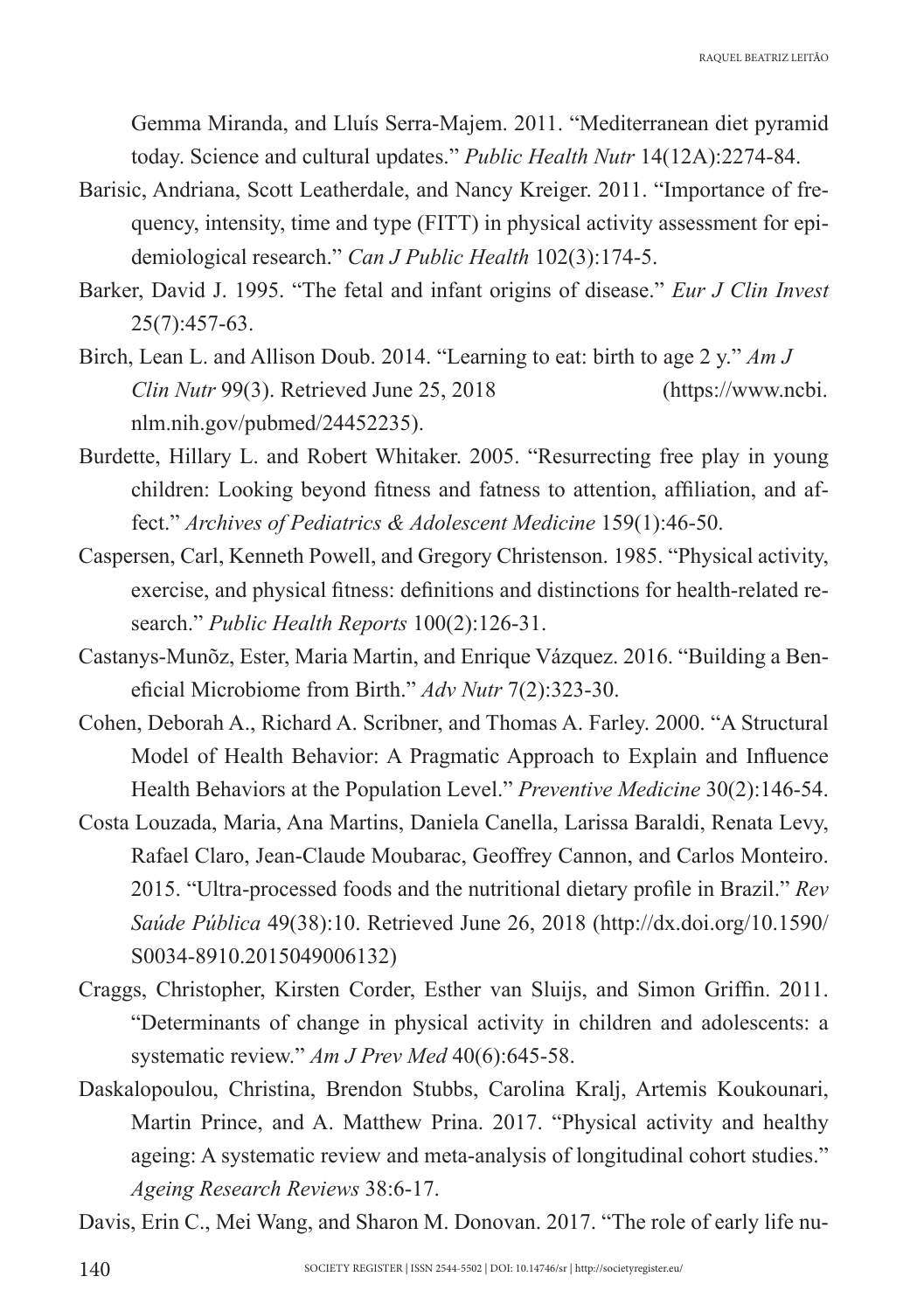trition in the establishment of gastrointestinal microbial composition and function." *Gut Microbes* 8(2):143-71.

- Dernini, Sandro. 2011. "The erosion and the renaissance of the Mediterranean diet: a sustainable cultural resource." *Quad Mediterrania IEMED Barc* 16:75-82.
- Dumith, Samuel C., Denise P. Gigante, Marlos R. Domingues, and I. I. I. Harold W. Kohl. 2011. "Physical activity change during adolescence: a systematic review and a pooled analysis." *International Journal of Epidemiology* 40(3):685-98.
- Economos, Christina D., Daniel P. Hatfield, Abby C. King, Guadalupe X. Ayala, and Mary Ann Pentz. 2015. "Food and Physical Activity Environments: An Energy Balance Approach for Research and Practice." *American Journal of Preventive Medicine* 48(5):620-29.
- Eime, Rochelle M., Janet Young, Jack Harvey, Melanie Charity and Warren Payne Eime. 2013. "A systematic review of the psychological and social benefits of participation in sport for children and adolescents: informing development of a conceptual model of health through sport." *Int J Behav Nutr Phys Act* 10(98):1479-5868.
- Elliott, Charlene D. 2011. "Sweet and salty: nutritional content and analysis of baby and toddler foods." *J Public Health* 33(1):63-70.
- Ellison, Peter T. 2010. "Fetal programming and fetal psychology." *Infant and Child Development* 19(1):6-20.
- Felfe, Christina, Michael Lechner, and Andreas Steinmayr. 2016. "Sports and Child Development." *PLoS One* 11(5). Retrieved June 25, 2018 (http://www.ncbi. nlm.nih.gov/pmc/articles/PMC4856309/)
- Fildes, Alison, Cornelia van Jaarsveld, Clare Llewellyn, Abigail Fisher, Lucy Cooke and Jane Wardle. 2014. "Nature and nurture in children's food preferences." *Am J Clin Nutr* 99(4):911-7.
- Ginsburg, Kenneth R. 2007. "The Importance of Play in Promoting Healthy Child Development and Maintaining Strong Parent-Child Bonds." *Pediatrics* 119(1):182-91.
- Greally, John M. 2018. "A user's guide to the ambiguous word 'epigenetics'." *Nat Rev Mol Cell Biol* 19(4):207-08.
- Heard, Edith and Robert A. Martienssen. 2014. "Transgenerational Epigenetic Inheritance: myths and mechanisms." *Cell* 157(1):95-109.
- Heikkilä, Katriina, Yvonne Kelly, Mary J. Renfrew, Amanda Sacker, and Maria A.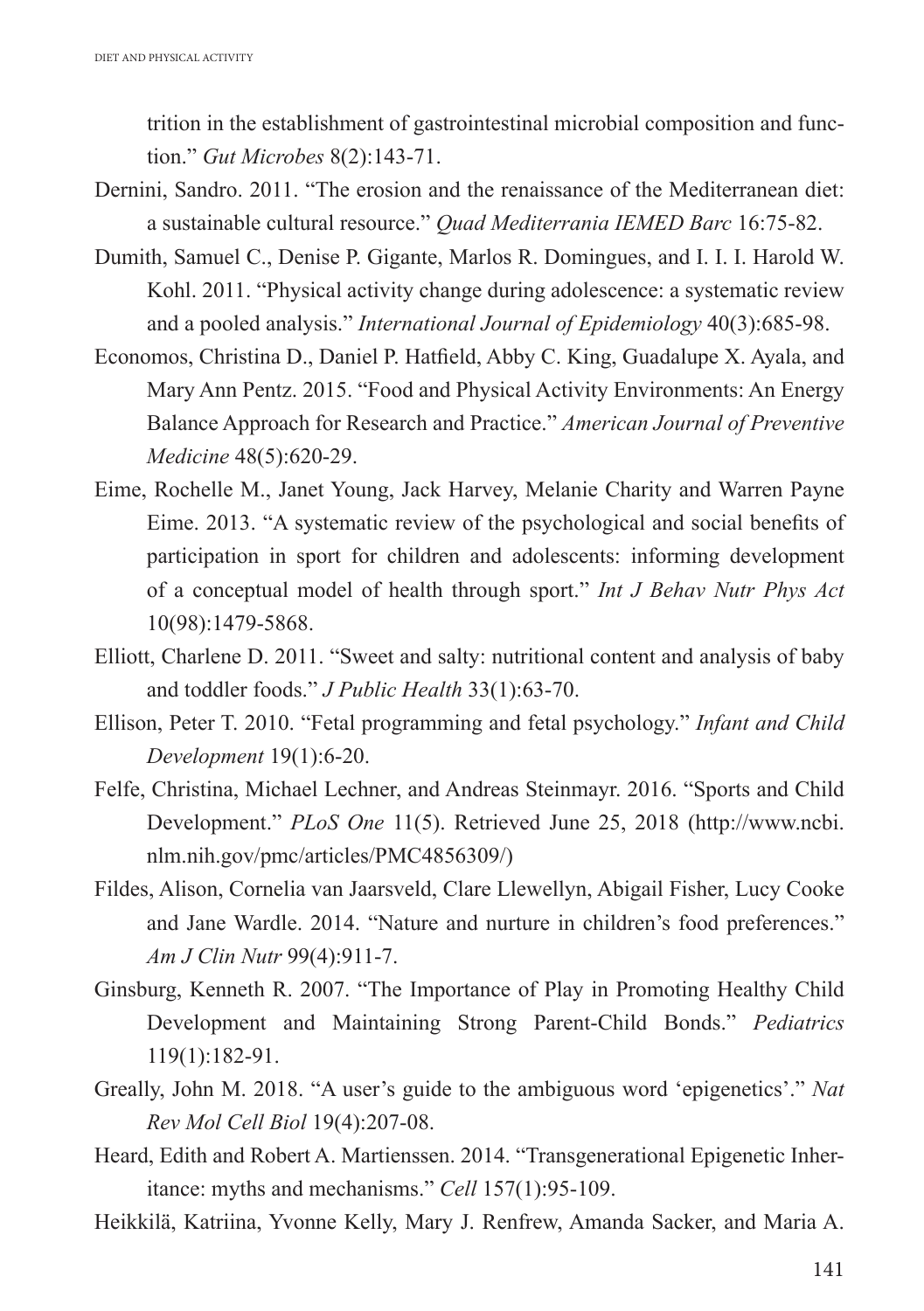Quigley. 2014. "Breastfeeding and educational achievement at age 5." *Matern Child Nutr* 10(1):92-101.

- Higgs, Suzanne, and Jason Thomas. 2016. "Social influences on eating." *Current Opinion in Behavioral Sciences* 9. Retrieved June 22, 2018 (http://www.sciencedirect.com/science/article/pii/S235215461500131X)
- Hopkins, Mark, and John Blundell. 2016. "Energy balance, body composition, sedentariness and appetite regulation: pathways to obesity." *Clin Sci* 130(18):1615- 28.
- Horta, Bernardo L., Christian Loret de Mola, and Cesar Victora. 2015. "Breastfeeding and intelligence: a systematic review and meta-analysis." *Acta Paediatr* 104(467):14-9.
- Janssen, Ian and Allana G. LeBlanc. 2010. "Systematic review of the health benefits of physical activity and fitness in school-aged children and youth." *International Journal of Behavioral Nutrition and Physical Activity* 7(1). Retrieved June 25, 2018 (https://doi.org/10.1186/1479-5868-7-40)
- Jornayvaz, François R., Peter Vollenweider, Murielle Bochud, Vincent Mooser, Gérard Waeber, and Pedro Marques-Vidal. 2016. "Low birth weight leads to obesity, diabetes and increased leptin levels in adults: the CoLaus study." *Cardiovascular Diabetology* 15:73. Retrieved June 20, 2018 (http://www.ncbi.nlm. nih.gov/pmc/articles/PMC4855501/)
- Jose, Kim A., Leigh Blizzard, Terry Dwyer, Charlotte McKercher and Alison J. Venn. 2011. "Childhood and adolescent predictors of leisure time physical activity during the transition from adolescence to adulthood: a population based cohort study." *Int J Behav Nutr Phys Act* 8(54):1479-5868.
- Kang, Myunggee, Jung Eun Yoo, Kyuwoong Kim, Seulggie Choi, and Sang Min Park. 2018. "Associations between birth weight, obesity, fat mass and lean mass in Korean adolescents: the Fifth Korea National Health and Nutrition Examination Survey." *BMJ Open* 8(2). Retrieved June 21, 2018 (https://www. ncbi.nlm.nih.gov/pmc/articles/PMC5855460/)
- Kearney, John. 2010. "Food consumption trends and drivers." *Philosophical Transactions of the Royal Society B: Biological Sciences* 365(1554):2793-807.
- Koletzko, Berthold V., Rudiger von Kries, Ricardo Monasterolo, Joaquin Escribano, Silvia Scaglioni, Marcello Giovannini, Jeannette Beyer, Hans Demmelmair, Brigitte Anton, Dariusz Gruszfeld, Anna Dobrzanska, Anne Sengier, Jean-Paul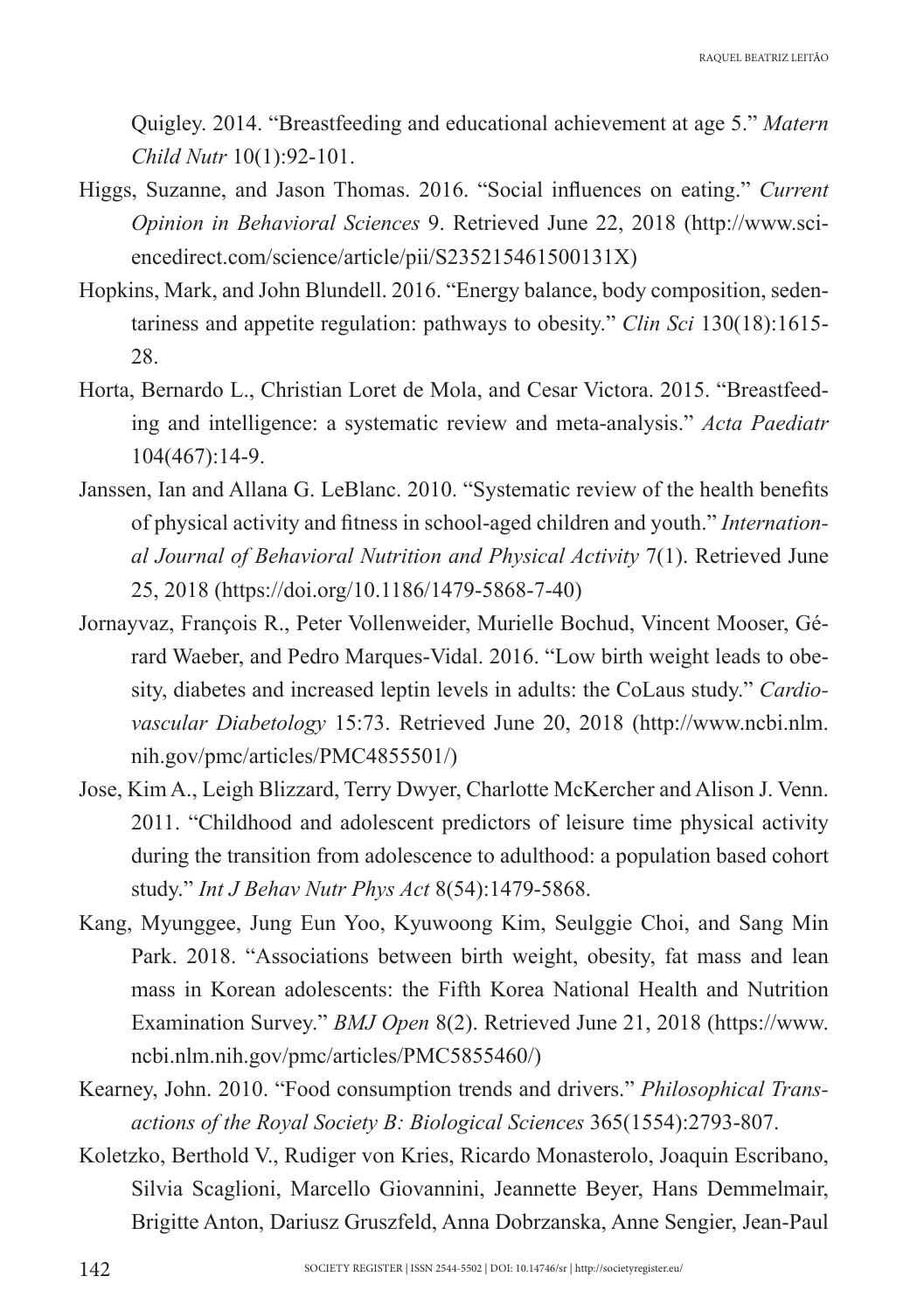Langhendries, Marie Roland, and Viet Grote. 2009. "Infant feeding and later obesity risk." *Adv Exp Med Biol* 646:15-29.

- LaFontaine, Tom. 2008. "Physical Activity: The Epidemic of Obesity and Overweight Among Youth: Trends, Consequences, and Interventions." *American Journal of Lifestyle Medicine* 2(1):30-36.
- Limongi, Federica, Marianna Noale, Antonella Gesmundo, Gaetano Crepaldi, and Stefania Maggi. 2017. "Adherence to the Mediterranean Diet and All-Cause Mortality Risk in an Elderly Italian Population: Data from the ILSA Study." *J Nutr Health Aging* 21(5):505-13.
- Maalouf, Joice, Mary Cogswell, Marlana Bates, Keming Yuan, Kelley Scanlon, Pamela Pehrsson, Janelle Gunn, and Robert Merritt. 2017. "Sodium, sugar, and fat content of complementary infant and toddler foods sold in the United States, 2015." *Am J Clin Nutr* 105(6):1443-52.
- Makela, Sara, Sari Aaltonen, Tellervo Korhonen, Richard J. Rose, and Jaakko Kaprio. 2017. "Diversity of leisure-time sport activities in adolescence as a predictor of leisure-time physical activity in adulthood." *Scand J Med Sci Sports* 27(12):1902-12.
- Malina, Robert M. 2001. "Adherence to Physical Activity From Childhood to Adulthood: A Perspective From Tracking Studies." *Quest* 53(3):346-55.
- Mameli, Chiara, Sara Mazzantini, and Gian V. Zuccotti. 2016. "Nutrition in the First 1000 Days: The Origin of Childhood Obesity." *Int J Environ Res Public Health* 13(9). Retrieved June 20, 2018 (https://www.ncbi.nlm.nih.gov/ pubmed/27563917)
- Mielgo-Ayuso, Juan, Raquel Aparicio-Ugarriza, Adrian Castillo, Emma Ruiz, Jose M. Avila, Javier Aranceta-Bartrina, Angel Gil, Rosa M. Ortega, Lluis Serra- -Majem, Gregorio Varela-Moreiras, and Marcela González-Gross. 2017. "Sedentary behavior among Spanish children and adolescents: findings from the ANIBES study." *BMC Public Health* 17:94. Retrieved June 18, 2018 (https:// www.ncbi.nlm.nih.gov/pmc/articles/PMC5244608/)
- Miqueleiz, Estrella, Lourdes Lostao, and Enrique Regidor. 2016. "Stabilisation of the trend in prevalence of childhood overweight and obesity in Spain: 2001–11." *European Journal of Public Health* 26(6):960-63.
- Mook-Kanamori, Dennis O., Büşra Durmuş, Ulla Sovio, Albert Hofman, Hein Raat, Eric A. Steegers, marjo-riitta Jarvelin, and Vincent Jaddoe. 2011. "Fetal and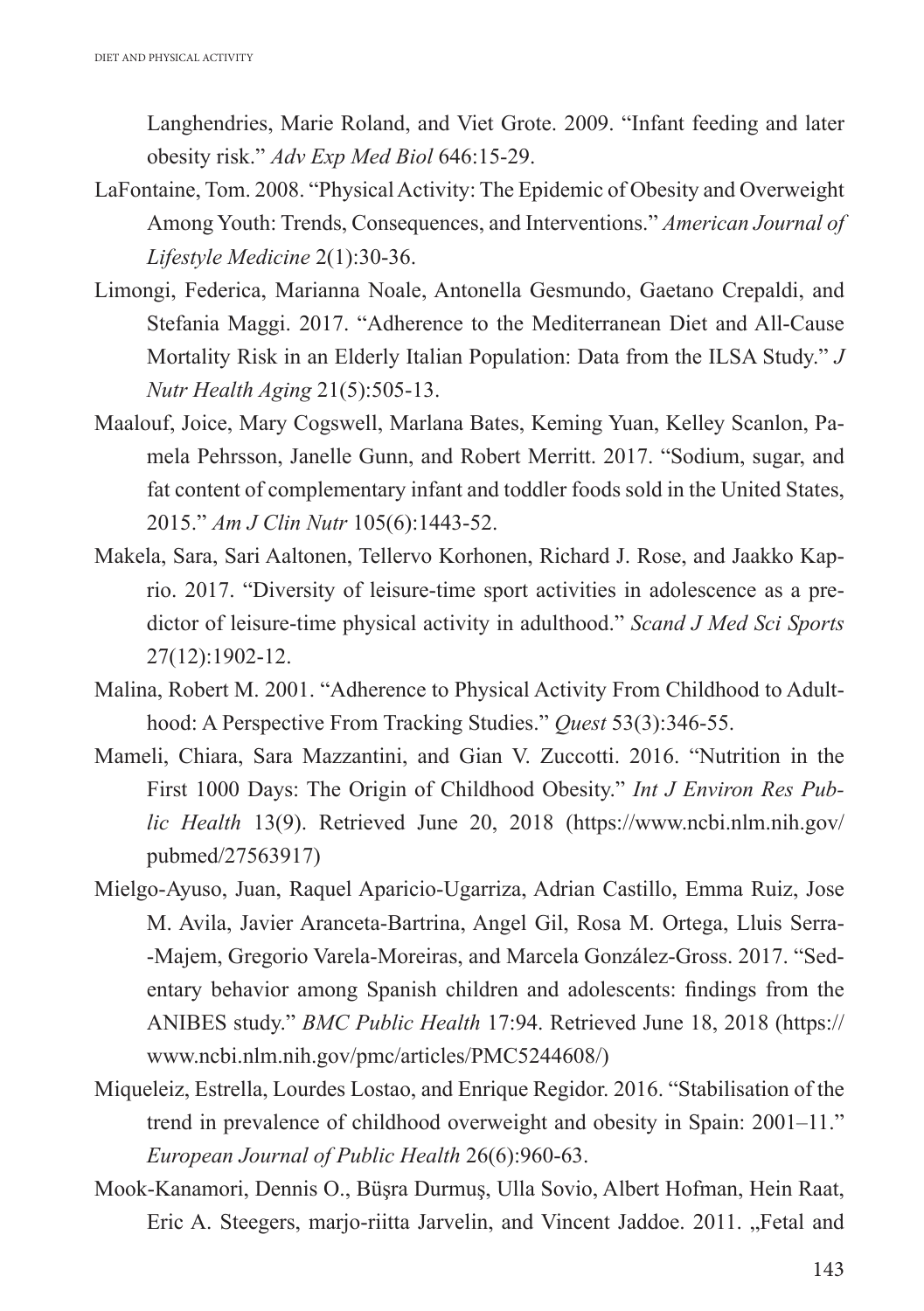infant growth and the risk of obesity during early childhood: the Generation R Study." *Eur J Endocrinol* 165(4):623-30.

Moreno, Megan A. 2016. "Supporting child play." *JAMA Pediatrics* 170(2):184-84.

- Movassagh, Elham Z., Adam D. G. Baxter-Jones, Saija Kontulainen, Susan J. Whiting, and Hassanali Vatanparast. 2017. "Tracking Dietary Patterns over 20 Years from Childhood through Adolescence into Young Adulthood: The Saskatchewan Pediatric Bone Mineral Accrual Study." *Nutrients* 9(9). Retrieved June 25, 2018 (https://www.ncbi.nlm.nih.gov/pubmed/28885565)
- Nandi, Arindam, Randall Lutter, and Ramanan Laxminarayan. 2017. "Breastfeeding Duration and Adolescent Educational Outcomes: Longitudinal Evidence From India." *Food and Nutrition Bulletin* 38(4):528-41.
- Ng, Shu W. and Barry M. Popkin. 2012. "Time use and physical activity: a shift away from movement across the globe." *Obes Rev* 13(8):659-80.
- Oddy, Wendy H., Jianghong Li, Andrew J. O. Whitehouse, Stephen R. Zubrick, and Eva Malacova. 2011. "Breastfeeding Duration and Academic Achievement at 10 Years." *Pediatrics* 127(1). Retrieved June 25, 2018 (https://www.ncbi.nlm. nih.gov/pubmed/21172993)
- Olsen, Anja, Rikke Egeberg, Jytte Halkjær, Jane Christensen, Kim Overvad, and Anne Tjønneland. 2011. "Healthy Aspects of the Nordic Diet Are Related to Lower Total Mortality." *The Journal of Nutrition* 141(4):639-44.
- Padmanabhan, Vasantha, Rodolfo C. Cardoso, and Muraly Puttabyatappa. 2016. "Developmental Programming, a Pathway to Disease." *Endocrinology* 157(4):1328- 40.
- Pereira-da-Silva, Luís, Carla Rêgo, and Angelo Pietrobelli. 2016. "The Diet of Preschool Children in the Mediterranean Countries of the European Union: A Systematic Review." *International Journal of Environmental Research and Public Health* 13(6). Retrieved June 28, 2018 (http://repositorio.chlc.min-saude.pt/ handle/10400.17/2533)
- Perry, Benjamin and Y. Wang. 2012. "Appetite regulation and weight control: the role of gut hormones." *Nutrition & Diabetes* 2:e26. Retrieved June 27, 2018 http:// dx.doi.org/10.1038/nutd.2011.21
- Reimers, Carl D., Guido Knapp, and Anne Reimers. 2012. "Does Physical Activity Increase Life Expectancy? A Review of the Literature." *Journal of Aging Research* 2012:9. Retrieved June 20, 2018 (http://dx.doi.org/10.1155/2012/243958)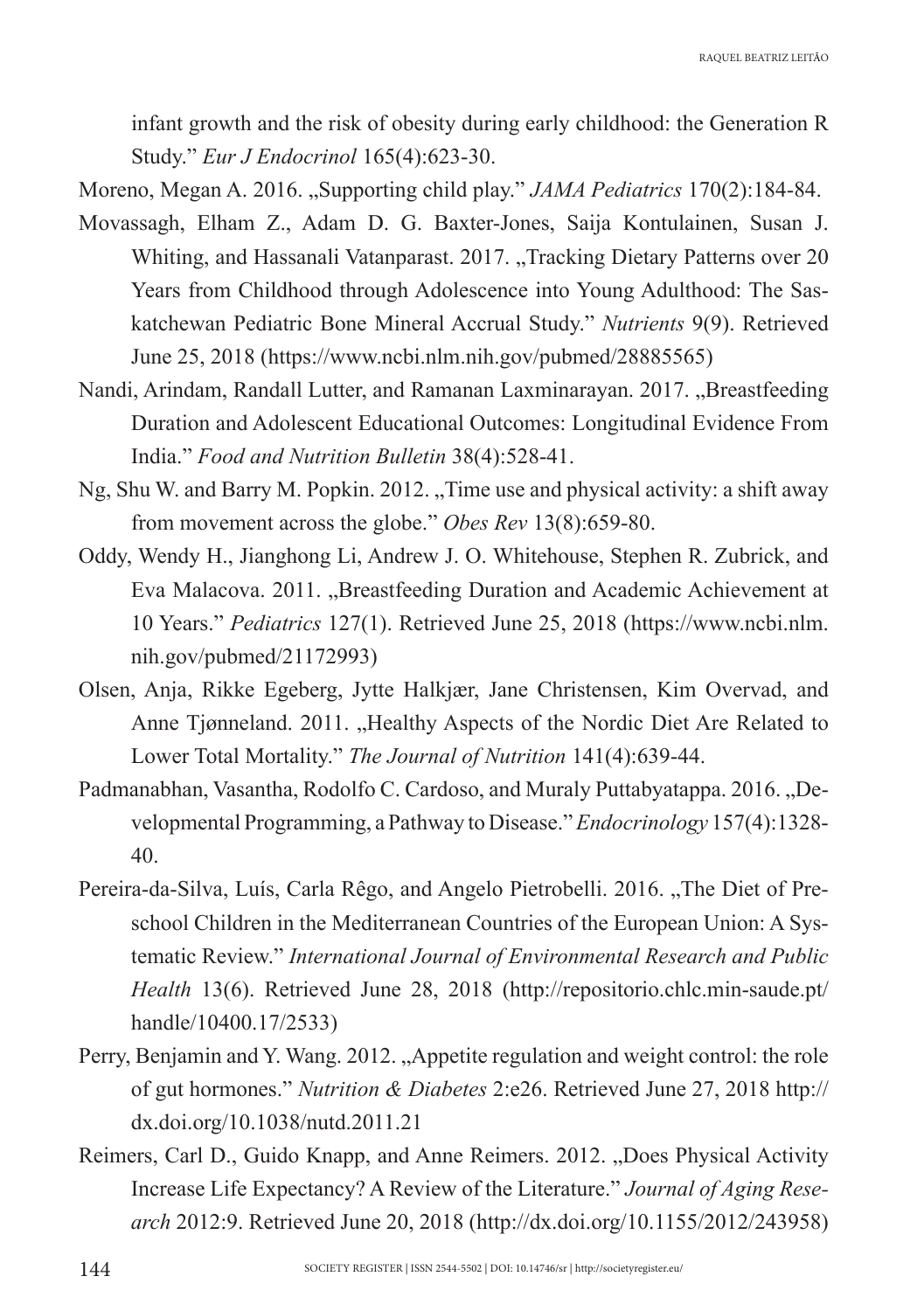- Reynolds, Clare M., Justin M. O'Sullivan, Stephanie A. Segovia, and Mark H. Vickers. 2018. "Chapter 10 - Early-Life Nutrition, Epigenetics, and Altered Energy Balance Later in Life A2 - Moskalev, Alexey." Pp. 213-27 in *Epigenetics of Aging and Longevity*, edited by Alexander M. Vaiserman. Boston: Academic Press.
- Rhee, Kyung E., Suzanne Phelan, and Jeanne McCaffery. 2012. ..Early determinants of obesity: genetic, epigenetic, and in utero influences." *Int J Pediatr* 463850(10). Retrieved June 17, 2018 (https://www.hindawi.com/journals/ijpedi/2012/463850/)
- Rodriguez-Casado, Arantxa. 2016. "The Health Potential of Fruits and Vegetables Phytochemicals: Notable Examples." *Crit Rev Food Sci Nutr* 56(7):1097-107.
- Rokholm, Benjamin, Jennifer Baker, and T. I. A. Sørensen. 2010. "The levelling off of the obesity epidemic since the year 1999 – a review of evidence and perspectives." *Obesity Reviews* 11(12):835-46.
- Sallis, James F., Judith Prochaska, and Wendell Taylor. 2000. "A review of correlates of physical activity of children and adolescents." *Med Sci Sports Exerc* 32(5):963-75.
- Saunders, Travis J., Jean-Philippe Chaput, and Mark S. Tremblay. 2014. "Sedentary Behaviour as an Emerging Risk Factor for Cardiometabolic Diseases in Children and Youth." *Canadian Journal of Diabetes* 38(1):53-61.
- Schellong, Karen, Sandra Schulz, Thomas Harder, and Andreas Plagemann. 2012. "Birth weight and long-term overweight risk: systematic review and a meta-analysis including 643,902 persons from 66 studies and 26 countries globally." *PLoS One* 7(10). Retrieved June 27, 2018 (https://www.ncbi.nlm.nih.gov/pubmed/23082214)
- Slavin, Joanne L. and Beate Lloyd. 2012. "Health Benefits of Fruits and Vegetables." *Advances in Nutrition* 3(4):506-16.
- Smith, Andrea D., Alison Fildes, Lucy Cooke, Moritz Herle, Nicholas Shakeshaft, Robert Plomin, and Clare Llewellyn. 2016. "Genetic and environmental influences on food preferences in adolescence." *The American Journal of Clinical Nutrition* 104(2):446-53.
- Starling, Anne P., John Brinton, Deborah Glueck, Allison Shapiro, Curtis Harrod, Anne Lynch, Anna Siega-Riz, and Dana Dabelea. 2015. "Associations of maternal BMI and gestational weight gain with neonatal adiposity in the Healthy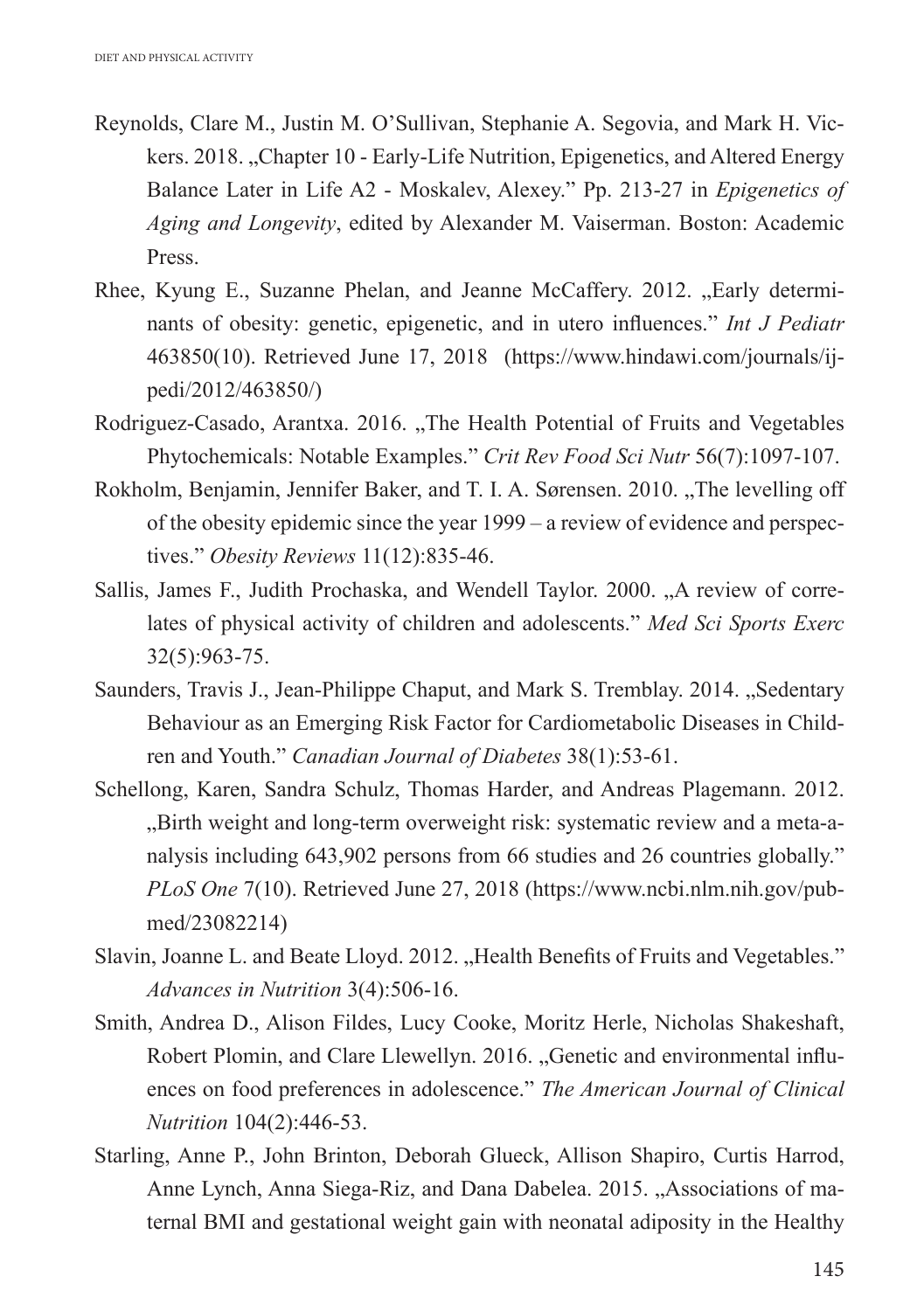Start study." *Am J Clin Nutr* 101(2):302-9.

- Stewart, Ralph A., Jocelyne Benatar, and Ralph Maddison. 2015. "Living longer by sitting less and moving more." *Curr Opin Cardiol* 30(5):551-7.
- Strong, William B., Robert M. Malina, Cameron J. R. Blimkie, Stephen R. Daniels, Rodney K. Dishman, Bernard Gutin, Albert C. Hergenroeder, Aviva Must, Patricia A. Nixon, James M. Pivarnik, Thomas Rowland, Stewart Trost, and François Trudeau. 2005. "Evidence based physical activity for school-age youth." *J Pediatr* 146(6):732-7.
- Tada, Norio, Chizuko Maruyama, Shinji Koba, Hiroaki Tanaka, Sadatoshi Birou, Tamio Teramoto, and Jun Sasaki. 2011. "Japanese dietary lifestyle and cardiovascular disease." *J Atheroscler Thromb* 18(9):723-34.
- Tammelin, Tuija, Simo Näyhä, Andrew P. Hills, and Marjo-Riitta Järvelin. 2003. "Adolescent participation in sports and adult physical activity." *Am J Prev Med* 24(1):22-8.
- Tanaka, Masaru, and Jiro Nakayama. 2017. "Development of the gut microbiota in infancy and its impact on health in later life." *Allergology International* 66(4):515-22.
- Telford, Rohan M., Richard D. Telford, Lisa S. Olive, Thomas Cochrane, and Rachel Davey. 2016. "Why Are Girls Less Physically Active than Boys? Findings from the LOOK Longitudinal Study." *PLoS One* 11(3). Retrieved June 25, 2018 (http://www.ncbi.nlm.nih.gov/pmc/articles/PMC4784873/)
- Toscano, Marco, Roberta De Grandi, Enzo Grossi, and Lorenzo Drago. 2017. "Role of the Human Breast Milk-Associated Microbiota on the Newborns' Immune System: A Mini Review." *Frontiers in Microbiology* 8:2100. Retrieved June 24, 2018 (http://www.ncbi.nlm.nih.gov/pmc/articles/PMC5661030/)
- Ulla, Hoppu, Knaapila Antti, Laaksonen Oskar, and Sandell Mari. 2016. "9 Genetic basis of flavor sensitivity and food preferences A2 - Etiévant, Patrick." Pp. 203-27 in *Flavor*, edited by Elisabeth Guichard, Christian Salles, and Andrée Voilley: Woodhead Publishing.
- Verger, Eric O., Marlene Perignon, Jalila El Ati, Nicole Darmon, Marie-Claude Dop, Sophie Drogué, Sandrine Dury, Cédric Gaillard, Carole Sinfort, and Marie- -Josèphe Amiot. 2018. "A "Fork-to-Farm" Multi-Scale Approach to Promote Sustainable Food Systems for Nutrition and Health: A Perspective for the Mediterranean Region." *Frontiers in Nutrition* 5:30. Retrieved June 20, 2018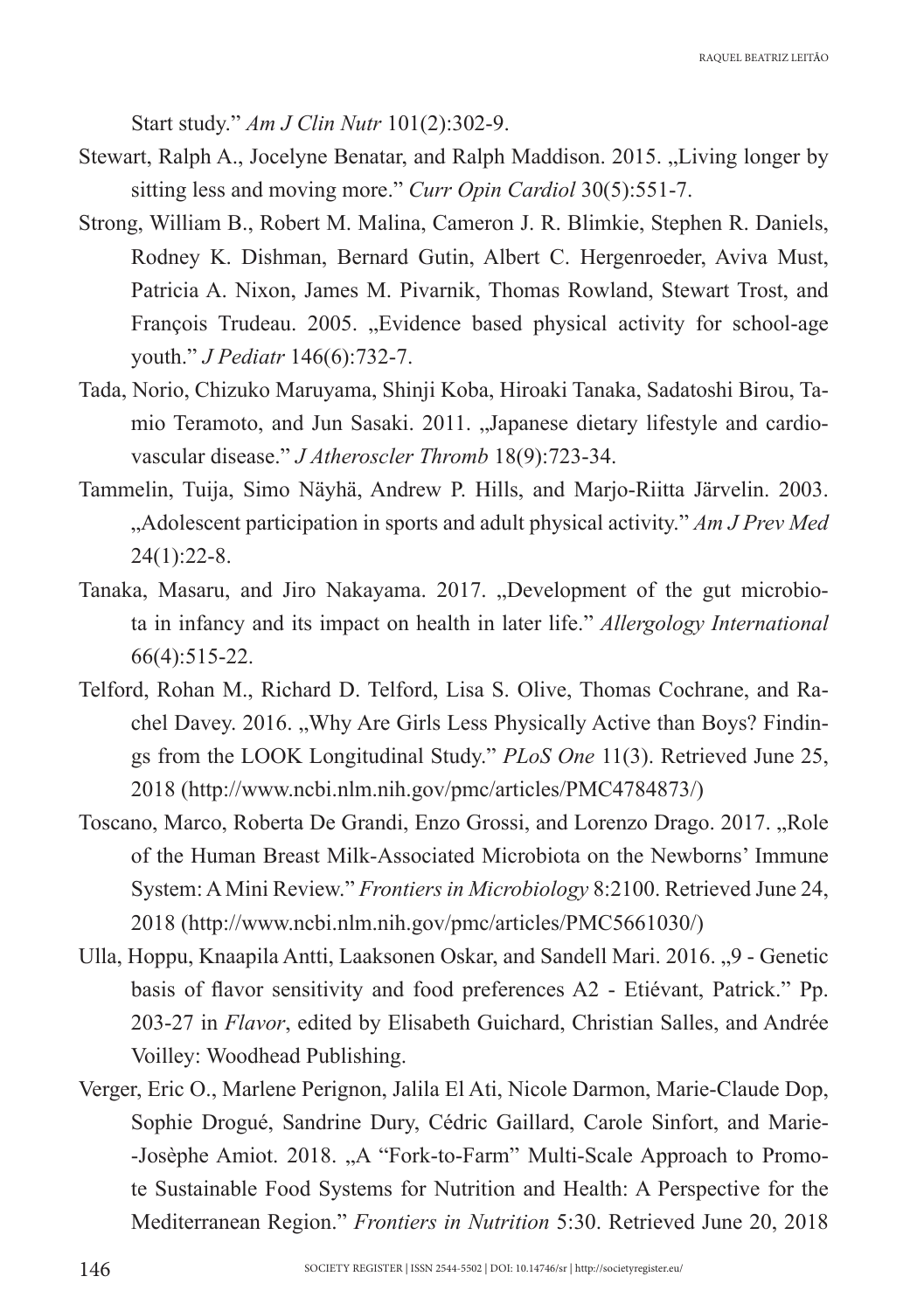(http://www.ncbi.nlm.nih.gov/pmc/articles/PMC5972324/)

- Vernarelli, Jacqueline A., Diane C. Mitchell, Terryl J. Hartman, and Barbara J. Rolls. 2011. "Dietary energy density is associated with body weight status and vegetable intake in U.S. children." *J Nutr* 141(12):2204-10.
- Vickers, Mark H. 2014. "Early life nutrition, epigenetics and programming of later life disease." *Nutrients* 6(6):2165-78.
- Victora, Cesar G., Bernardo Horta, Christian Loret de Mola, Luciana Quevedo, Ricardo Pinheiro, Denise Gigante, Helen Gonçalves, and Fernando Barros. 2015. "Association between breastfeeding and intelligence, educational attainment, and income at 30 years of age: a prospective birth cohort study from Brazil." *The Lancet Global Health* 3(4):199-205.
- Wang, Guoying, Sara Johnson, Yiwei Gong, Sarah Polk, Sara Divall, Sally Radovick, Margaret Moon, David Paige, Xiumei Hong, Deanna Caruso, Zhu Chen, Eric Mallow, Sheila O. Walker, Guangyun Mao, Colleen Pearson, Mei-Cheng Wang, Barry Zuckerman, Tina L. Cheng, and Xiaobin Wang, 2016a. "Weight Gain in Infancy and Overweight or Obesity in Childhood across the Gestational Spectrum: a Prospective Birth Cohort Study." *Scientific Reports* 6:29867. Retrieved June 22, 2018 (http://dx.doi.org/10.1038/srep29867)
- Wang, Ping‐Yu, Jun‐Chao Fang, Zong‐Hua Gao, Can Zhang, and Shu‐Yang Xie. 2016b. "Higher intake of fruits, vegetables or their fiber reduces the risk of type 2 diabetes: A meta‐analysis." *Journal of Diabetes Investigation* 7(1):56- 69.
- Warburton, Darren and Shannon Bredin. 2017. "Health benefits of physical activity: a systematic review of current systematic reviews." *Curr Opin Cardiol* 32(5):541-56.
- World Health Organization 2018a. "Downward trend in overweight and obesity among Portuguese school children." Retrieved June 9, 2018 (http://www.euro. who.int/en/countries/portugal/news/news/2018/2/downward-trend-in-overweight-and-obesity-among-portuguese-school-children)
- World Health Organization 2018b. "Reducing free sugars intake in children and adults." Retrieved June 20, 2018 (http://www.who.int/elena/titles/guidance\_summaries/sugars\_intake/en/)
- Yamagishi, Kazumasa, Hiroyasu Iso, Chigusa Date, Mitsuru Fukui, Kenji Wakai, Shogo Kikuchi, Yutaka Inaba, Naohito Tanabe, Akiko Tamakoshi, and Group